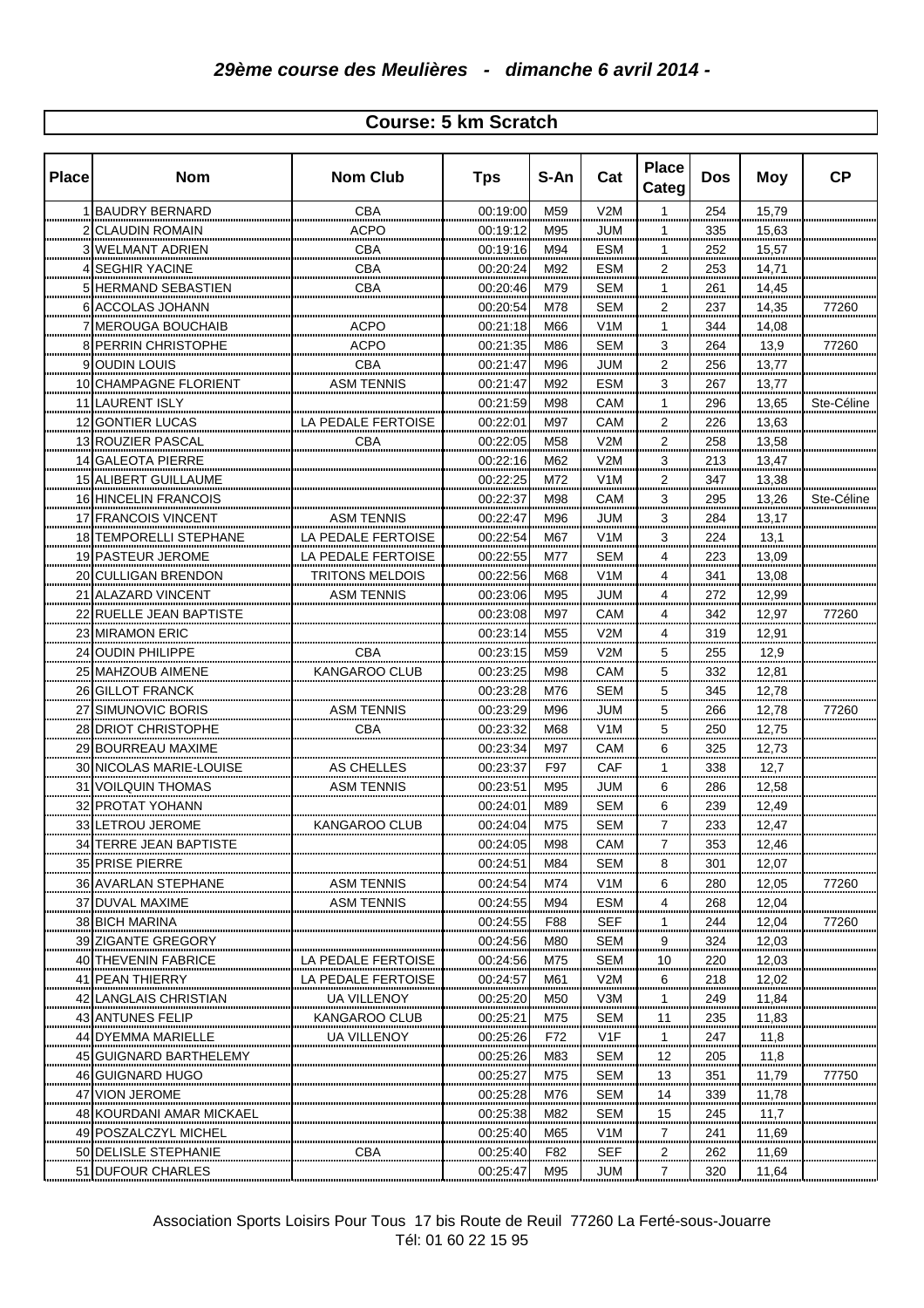## **Course: 5 km Scratch**

| <b>Place</b> | <b>Nom</b>                                 | <b>Nom Club</b>                  | <b>Tps</b>                   | S-An            | Cat               | <b>Place</b><br>Categ   | <b>Dos</b> | <b>Moy</b>     | <b>CP</b>  |
|--------------|--------------------------------------------|----------------------------------|------------------------------|-----------------|-------------------|-------------------------|------------|----------------|------------|
|              | 52 GAY DELPHINE                            | ASM TENNIS                       | 00:25:50                     | F73             | V1F               | 2<br>,,,,               | 279        | 11,61          |            |
|              | 53 MALONGA GAUTIER                         |                                  | 00:26:04                     | M67<br>         | V1M               | 8                       | 208<br>    | 11,51          |            |
|              | 54 CHASSANOL MAEVA                         |                                  | 00:26:09                     | F96             | <b>JUF</b><br>    | 1<br>                   | 311<br>    | 11,47          | 77260      |
|              | 55 JUSTE GASTON                            | UA VILLENOY                      | 00:26:11                     | M48             | V3M               | $\overline{2}$<br>      | 248<br>    | 11,46          |            |
|              | 56 CHOMMAUD VINCENT                        |                                  | 00:26:16                     | M89<br>         | SEM               | 16<br>                  | 348<br>    | 11,42          | 77260      |
| 57           | BOUCHE CAROLINE                            |                                  | 00:26:32                     | F70<br>         | V1F<br>           | 3<br>                   | 346<br>    | 11,31<br>      |            |
|              | 58 PROFIT SERGE                            | LA PEDALE FERTOISE               | 00:26:37                     | M69             | V1M               | 9<br>                   | 222        | 11,27          |            |
|              | 59 MERLE DAVID                             | PASS RUNNING FFA                 | 00:26:41                     | M75             | SEM<br>           | 17<br>                  | 340<br>    | 11,24          |            |
|              | 60 DENIS MICHEL                            |                                  | 00:26:42                     | M69<br>         | V <sub>1</sub> M  | 10<br>                  | 215<br>    | 11,24          | Fauvet     |
| 61           | FOURGEOT CHRISTIAN                         |                                  | 00:26:45<br>.                | M63<br>         | V2M<br>           | 7<br>                   | 299<br>    | 11,21<br>      |            |
|              | 62 DUVAL GILLES                            | ASM TENNIS                       | 00:27:03                     | M64<br>         | V2M               | 8<br>m.                 | 278        | 11,09          |            |
|              | 63 KUNZ DONOVAN                            |                                  | 00:27:03                     | M81             | SEM               | 18                      | 246        | 11,09          | 77260      |
|              | 64 GEERAERTS STEPHANE                      | FR VERDON                        | 00:27:20                     | M72             | V1M               | 11                      | 309        | 10,98          |            |
|              | 65 IQBAL YASMINA                           |                                  | 00:27:24                     | F88             | <b>SEF</b>        | 3                       | 298        | 10,95          | 77260      |
|              | 66 ROBART LAURENCE                         | <b>ELES FOOTING FERTOI</b>       | 00:27:26                     | F74             | V1F               | 4                       | 229        | 10,94          | 77260      |
|              | 67 LEJOUR PATRICK                          | <b>ASM TENNIS</b>                | 00:27:29                     | M48             | V3M               | 3                       | 270        | 10,92          | 77260      |
|              | 68 BOURNO SEBASTIEN                        |                                  | 00:27:33                     | M77             | <b>SEM</b>        | 19                      | 343        | 10,89          | 77440      |
|              | 69 DARDILHAC JEAN-FRANCOIS                 |                                  | 00:27:35                     | M67             | V1M               | 12                      | 204        | 10,88          |            |
|              | 70 DART UGO                                |                                  | 00:27:38                     | M89             | <b>SEM</b>        | 20                      | 238        | 10,86          |            |
| 71           | IFRISSON THIERRY                           | <b>CBA</b>                       | 00:27:42                     | M66             | V1M               | 13<br>.                 | 259        | 10,83          |            |
|              | 72 ANDRE KARINE                            | <b>UA VILLENOY</b>               | 00:27:46                     | F74             | V1F               | 5                       | 302        | 10,8           |            |
|              | 73 CANTIN MARCELA                          | ASM TENNIS                       | 00:27:53                     | F63             | V2F               | 1                       | 273        | 10,76          |            |
| 74           | LETROU FRANCOISE                           | CBA                              | 00:27:58                     | F <sub>57</sub> | V2F               | 2                       | 251        | 10,73          |            |
|              | 75 BECKLER VIRGINIE                        | LA PEDALE FERTOISE               | 00:28:11                     | F81             | SEF               | 4                       | 219        | 10,64          | 77260      |
|              | 76 COUVREUR ANTHONY                        | ASM TENNIS                       | 00:28:16                     | M84             | SEM               | 21                      | 276        | 10,61          |            |
|              | 77 LUTON HERVE                             |                                  | 00:28:27                     | M66             | V1M               | 14<br>                  | 287<br>    | 10,54          |            |
|              | 78 AMOURI MEGAHNE                          | KANGAROO CLUB                    | 00:28:37                     | F96             | <u>JUF</u>        |                         | 232<br>.   | 10,48          | 77260      |
|              | 79 VIVIEN VERONIQUE<br>80 JAUMIN LAETITIA  | ELES FOOTING FERTOIS             | 00:29:03                     | F63             | V2F               | $\overline{\mathbf{3}}$ | 228        | 10,33<br>10,31 | 77260      |
|              | 81 VILLATE NATHALIE                        | FR VERDON<br>O BAD FERTOIS       | 00:29:06<br>00:29:11         | F78<br>F65      | <b>SEF</b><br>V1F | $\overline{5}$<br>6     | 306<br>314 | 10,28          |            |
|              |                                            |                                  | 00:29:13                     | F63             | V <sub>2</sub> F  | 4                       | 265        | 10,27          |            |
|              | 82 AGRAPART CATHERINE<br>83 ESTEVES SYLVIA | ES FONDUS SEZANNAIS<br>FR VERDON | 00:29:28                     | F74             | V1F               | 7                       | 310        | 10,18          |            |
|              | 84 DAUVILLIERS SANDRINE                    |                                  | <br>00:29:30                 | F68             | V <sub>1</sub> F  | 8                       | 300        | 10.17          | 77260      |
|              | 85 BILLIERE MELODY                         |                                  | <br>00:29:38                 | F96             | JUF               | ٩                       | 297        | 10.12          | S. Beckett |
|              | 86 DUMONT CATHERINE                        |                                  | ,,,,,,,,,,,,,,,,<br>00:29:42 | <br>F97         | .<br>CAF          | 2                       | .<br>326   | 10.1           |            |
|              | 87 NOBRE SONIA                             |                                  | <br>00:29:42                 | F73             | V1F               | 9                       | <br>331    | 10,1           |            |
|              | 88 BORDEYNE LAURA                          |                                  | 00:29:44                     | F88             | SEF               | 6                       | 227        | 10,09          |            |
|              | 89 DESESSARD ALEXIS                        |                                  | 00:29:55                     | M97             | CAM               | ,,,,<br>8               | <br>350    | <br>10,03      |            |
|              | 90 VINCENT KEVIN                           |                                  | 00:29:55                     | M92             | <b>ESM</b>        | <br>5                   | 330        | 10,03          |            |
| 91           | JUDEA ALAIN                                |                                  | 00:30:01                     | M60             | V2M               | 9                       | <br>327    | <br>9,99       |            |
| 92           | ITHON MELANIE                              |                                  | 00:30:01                     | F84             | <br>SEF           | .<br>7                  | <br>323    | 9,99           | 77260      |
|              | 93 DE PHUOC SOPHIE                         |                                  | 00:30:02                     | F67             | V1F               | a ina a<br>10           | <br>242    | 9,99           | 77260      |
|              | 94 POSZALCZYL MICHELE                      |                                  | 00:30:03                     | <br>F65         | V1F               | .<br>11                 | <br>240    | 9,98           |            |
|              | 95 IDUMAS NICOLE                           |                                  | 00:30:10                     | F57             | V2F               | <br>5                   | <br>202    | 9,94           |            |
|              | 96 MOHR CELINE                             |                                  | 00:30:12                     | F84             | SEF               | ш.<br>8                 | 201        | 9,93           |            |
|              | 97 MOHR SOPHIE                             |                                  | 00:30:13                     | F84             | SEF               | 9                       | 203        | 9,93           |            |
|              | 98 SENECHAL OPHELIE                        | KANGAROO CLUB                    | 00:30:14                     | F98             | CAF               | 3                       | 236        | 9,92           | Ste-Céline |
|              | 99 BON PASCAL                              |                                  | 00:30:20                     | M70             | V1M               | 15                      | 243        | 9,89           |            |
|              | 100 CHOMMAUD JOEL                          |                                  | 00:30:35                     | M62             | V2M               | 10                      | 349        | 9,81           | 77260      |
|              | 101 FLOURON GERARD                         |                                  | 00:30:45                     | M43             | V4M               | 1                       | 337        | 9,76           |            |
|              | 102 BOURGEOIS ALAN                         | KANGAROO CLUB                    | 00:31:12                     | M93             | ESM               | 6                       | 234        | 9,62           |            |